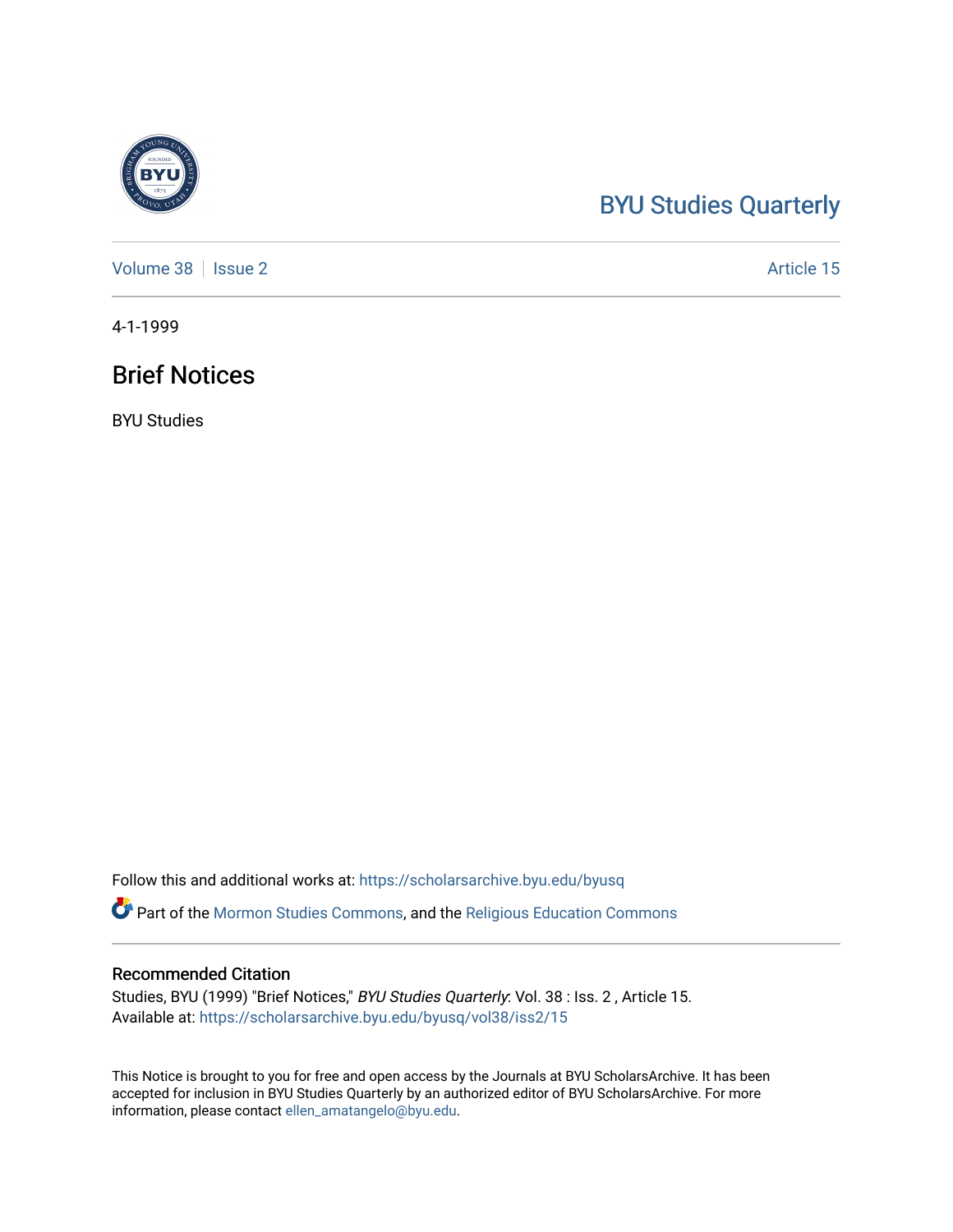Quibbles aside, this volume makes a The Antipolygamy Controversy in U.S. significant contribution to a number of different fields. Particularly compelling is Iversen's discussion of how both suffragists and their opponents used anti-

vant to the new feminism of the 1920s.<br>This text explores antipolygamy Bricker, Eleuterio Po'ot Yah, and Ofelia Dzul de Po'ot (University of Utah Press,

guages spoken by the Maya from southern Mexico and throughout Mesoamerica ken in Hocaba, Yucatan, is a welcome guages. Even though this dictionary is limited to the language spoken in the area

naries available to scholars that does not then from Spanish to English. The authors move directly from Yucatec to English, even though they readily point out handicap to the beginning student who

217

1

## **Brief Notices**

Smyth Iversen (Garland, 1997)  $\qquad \qquad$  age" (56).

Movements, 1880-1925, situates antipolygamy controversies within the larger contexts of U.S. political and women's history. The second volume in Garland's polygamy rhetoric to further their own<br>Development of American Feminism aims until women were given the vote Development of American Feminism aims until aims until work written by a non-<br>in 1920. series, this work, written by a non-LDS author, argues that antipolygamy -Jed L. Woodworth discourse arose in the context of the nineteenth century view of the moral superiority of women and then faded when that viewpoint became largely irrele-<br>Spoken in Hocaba, Yucatan, by Victoria

controversy in three U.S. women's movements: First, the campaign against patri-<br>ments: First, the campaign against patriarchal power in the  $1880s$  as part of the Today, there are twenty Mayan lanongoing struggle to define the post-Civil War family; second, the struggle to maintain traditional values against the collapse tain traditional values against the conapse A Dictionary of the Maya Language as Spo-<br>of Victorian mores at the end of the nineteenth century; and third, the  $1910-11$  contribution to the body of scholarship national media barrage against the Church dealing with one of those twenty lanfor its alleged duplicity on the practice of plural marriage. The text recounts the national fervor against plural marriage surrounding the community of Hocaba, but does not itself participate in that Yucatec is spoken by several hundred vitriol. Indeed, the author acknowledges thousand people. that Latter-day Saint plural marriage This volume is one of the first dictio-"can only be understood as a religious naries available to scholars that does not principle" (57).<br>The author cites liberally from sec-<br>then from Spanish to English. The authondary-source articles written by competent LDS historians, insuring accuracy on basic history. Some minor errors never-<br>that there are many Spanish colloquitheless dot the work. For example, the alisms in spoken Maya. The only disad-University of Deseret was not "founded" vantage is that the reverse is not true—the  $(55)$  in 1869; the school was first opened in dictionary does not move from English to 1850, closed in 1852, and reopened in 1867. Yucatec. This omission can prove a Apostle Matthias F. Cowley was not "excommunicated" (242) but disfellowshipped wishes to learn Maya

The Antipolygamy Controversy in U.S. in 1911. And Edward W. Tullidge had Women's Movements, 1880–1925: A already left the Godbeite movement by<br>Debate on the American Home, by Joan the time he proclaimed, "This is woman's the time he proclaimed, "This is woman's